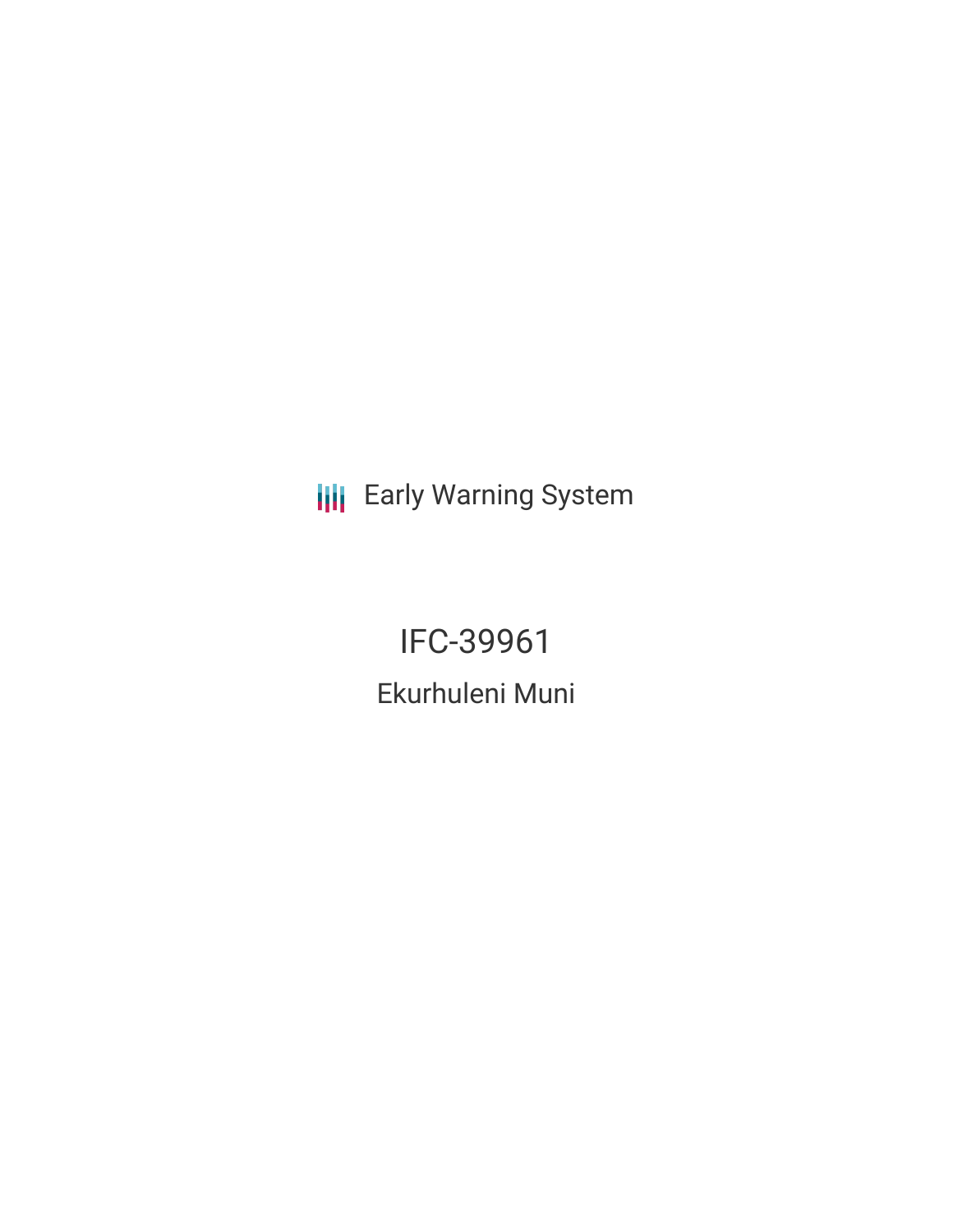

# **Quick Facts**

| Countries                      | South Africa                                  |
|--------------------------------|-----------------------------------------------|
| <b>Financial Institutions</b>  | International Finance Corporation (IFC)       |
| Status                         | Active                                        |
| <b>Bank Risk Rating</b>        | U                                             |
| <b>Voting Date</b>             | 2017-06-15                                    |
| <b>Borrower</b>                | EKURHULENI METROPOLITAN MUNICIPALITY          |
| <b>Sectors</b>                 | Finance, Infrastructure, Water and Sanitation |
| <b>Investment Amount (USD)</b> | $$50.00$ million                              |
|                                |                                               |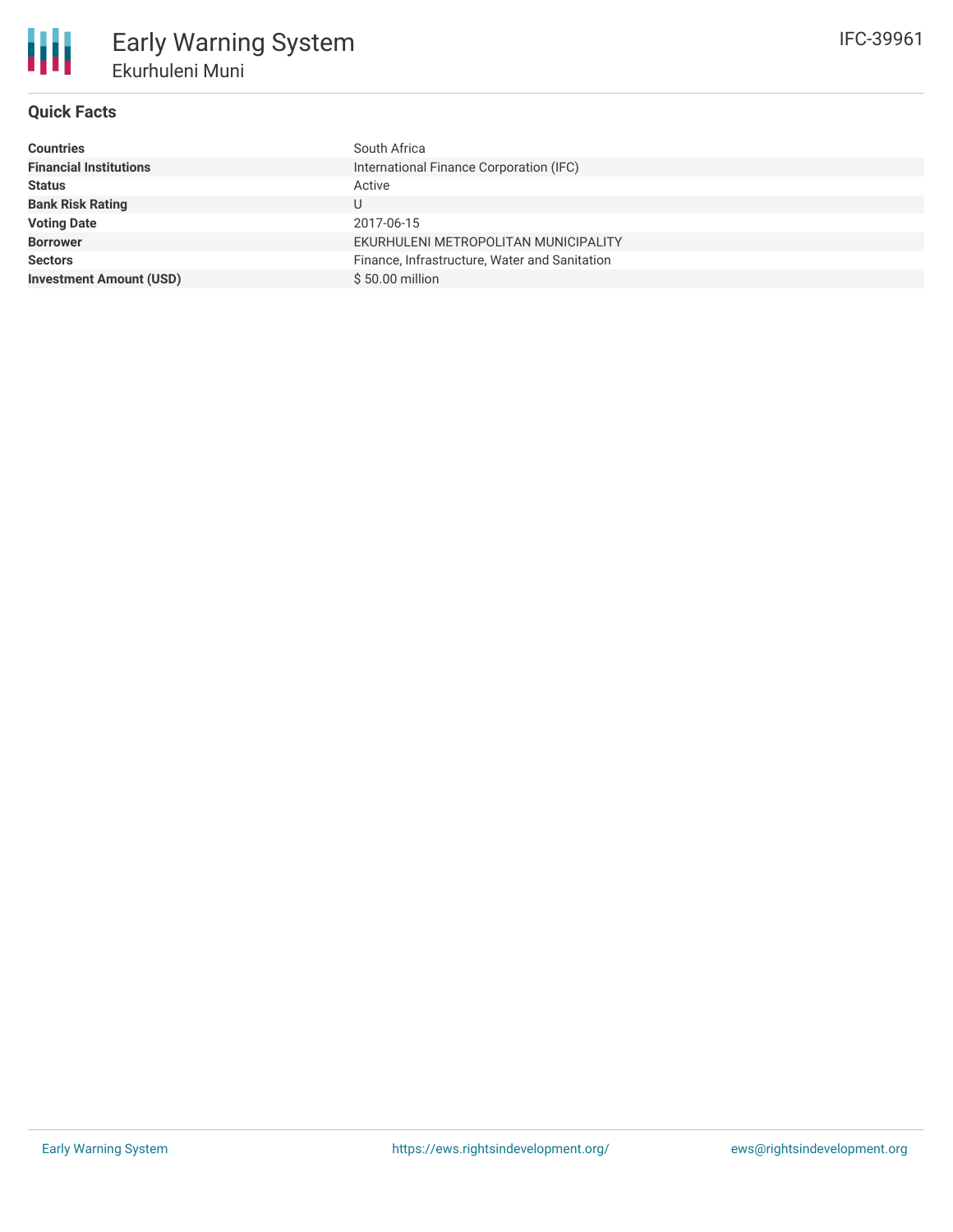

## **Project Description**

City of Ekurhuleni Metropolitan Municipality ("CoE" or the "Municipality") is one of eight large metropolitan cities in South Africa, with a population of 3.18 million. It contributes 8 percent of the South Africa's GDP and is a crucial transportation hub for South Africa's economy, housing OR Tambo International Airport (the busiest airport in Africa) and South Africa's largest railway hub. The proposed investment in CoE will be used to support a portion of CoE's capital expenditures in improving and expanding public infrastructure such as roads and mass transit, water and sanitation, and power amongst other social and environmental infrastructure. These projects are of high priority to CoE in improving the quality of life for its residents, and importantly provides enhanced access to public services and infrastructure to underserved areas. No specific projects have been identified for exclusive IFC financing, CoE's infrastructure capex plans include i) road infrastructure including pavement of up to 67 kilometers of new roads and the maintenance of over 1,300 kilometers of existing roads, ii) electrical infrastructure including the connection of over 6,000 new households in informal settlements, iii) water and sanitation infrastructure including upgrade of existing infrastructure and installation of new water and sewer pipes to expand access to services to 1,200 informal settlements. The infrastructure spend will also support the development of the Harambee Bus Rapid Transit ("BRT") system, a new bus system in CoE, which aims to connect the various areas that make up the Municipality and encourage motorists to switch to other more climate friendly modes of transport, making it an important tool in battling climate change.

The Project is to support CoE's FY16/17 capital investment program, through an IFC investment of up to US\$50 million (ZAR 650 million equivalent) in CoE's bond issuance.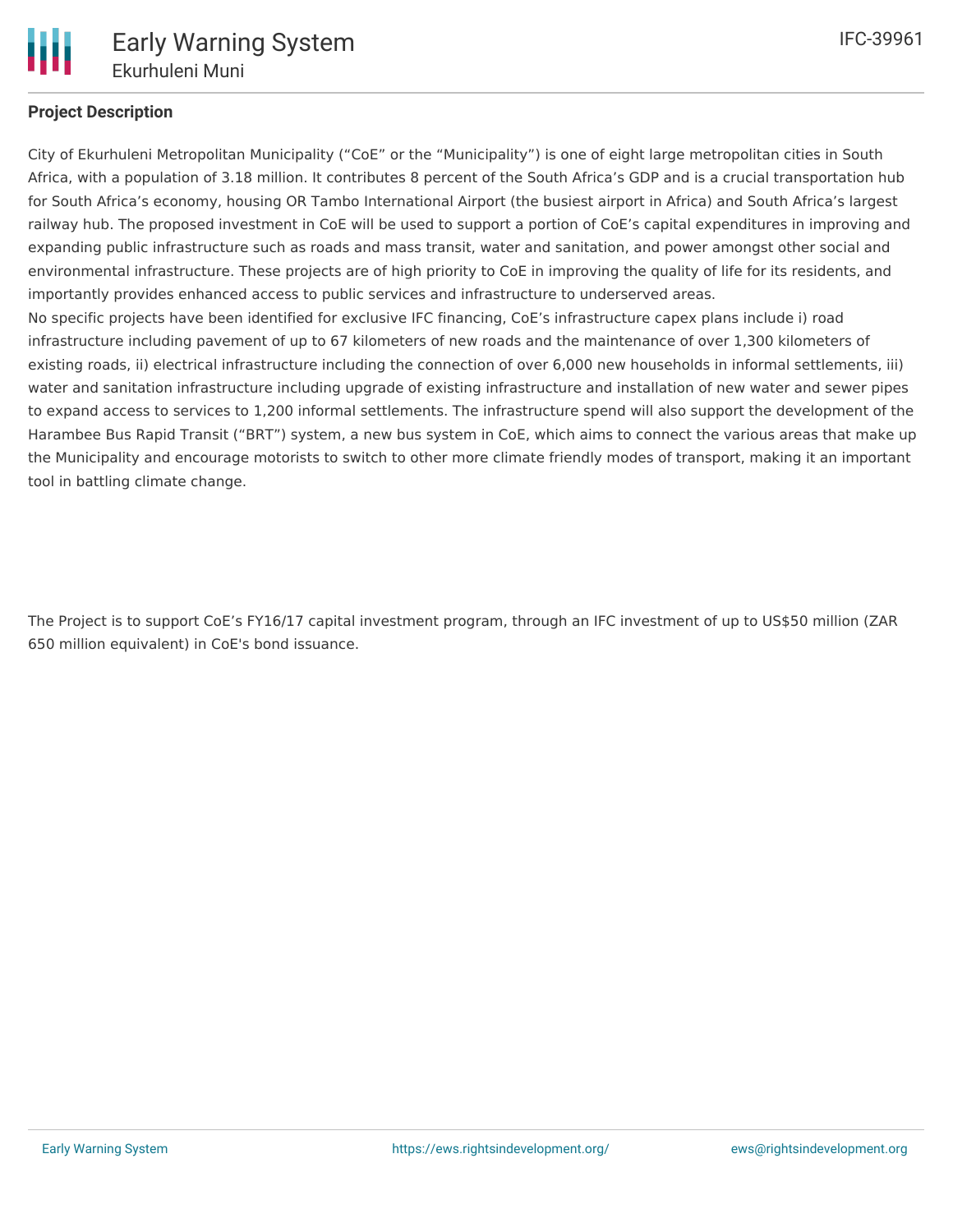### **Investment Description**

• International Finance Corporation (IFC)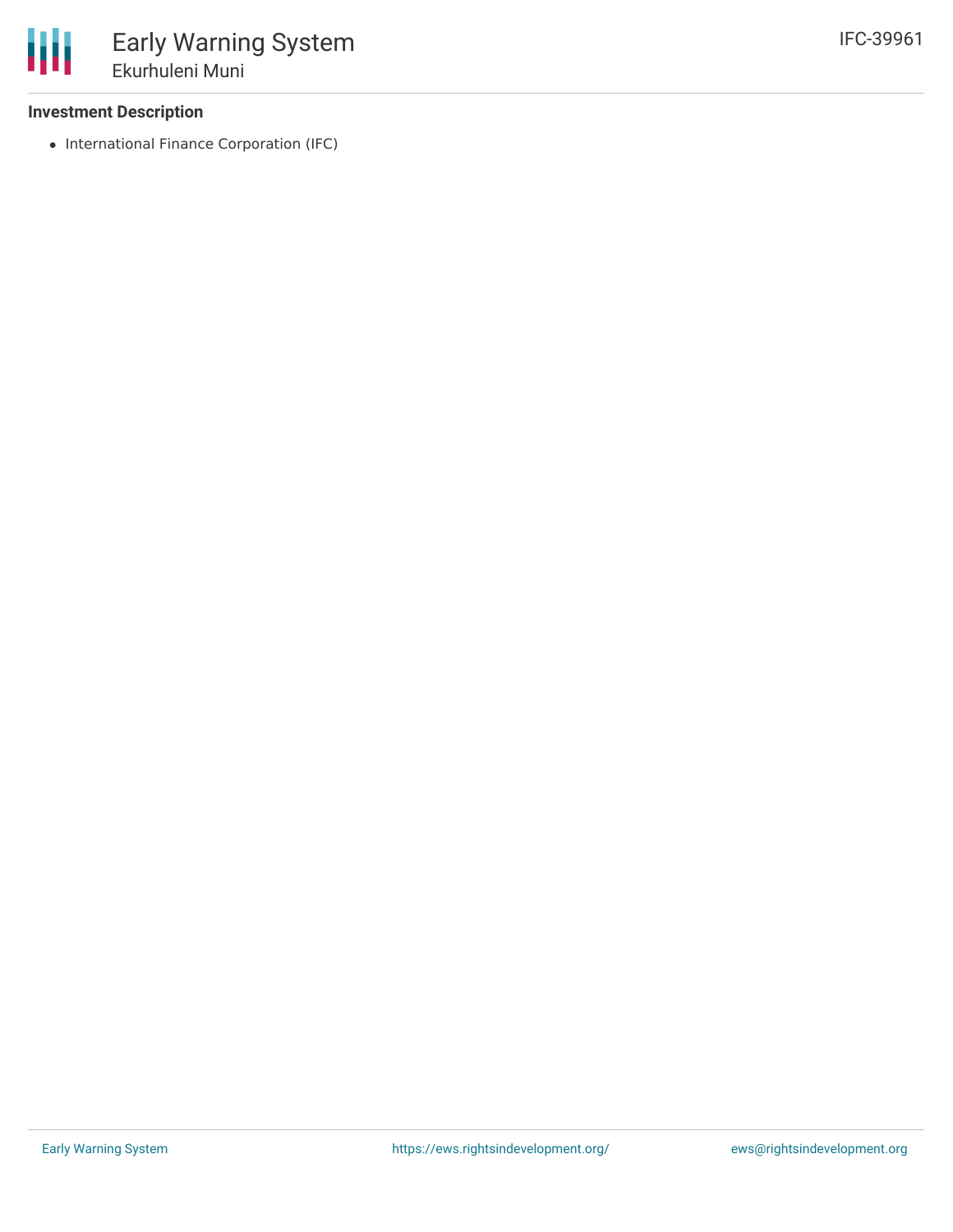

### **Contact Information**

Name of Contact Person: Themba Gadebe 47 Van Buuren Road, Genniston, South Africa Phone 011 999-1522/0763037594 E-mail themba.gadebe@ekurhuleni.gov.za

#### ACCOUNTABILITY MECHANISM OF IFC

The Compliance Advisor Ombudsman (CAO) is the independent complaint mechanism and fact-finding body for people who believe they are likely to be, or have been, adversely affected by an IFC or MIGA- financed project. If you submit a complaint to the CAO, they may assist you in resolving a dispute with the company and/or investigate to assess whether the IFC is following its own policies and procedures for preventing harm to people or the environment. If you want to submit a complaint electronically, you can email the CAO at CAO@worldbankgroup.org. You can learn more about the CAO and how to file a complaint at http://www.cao-ombudsman.org/